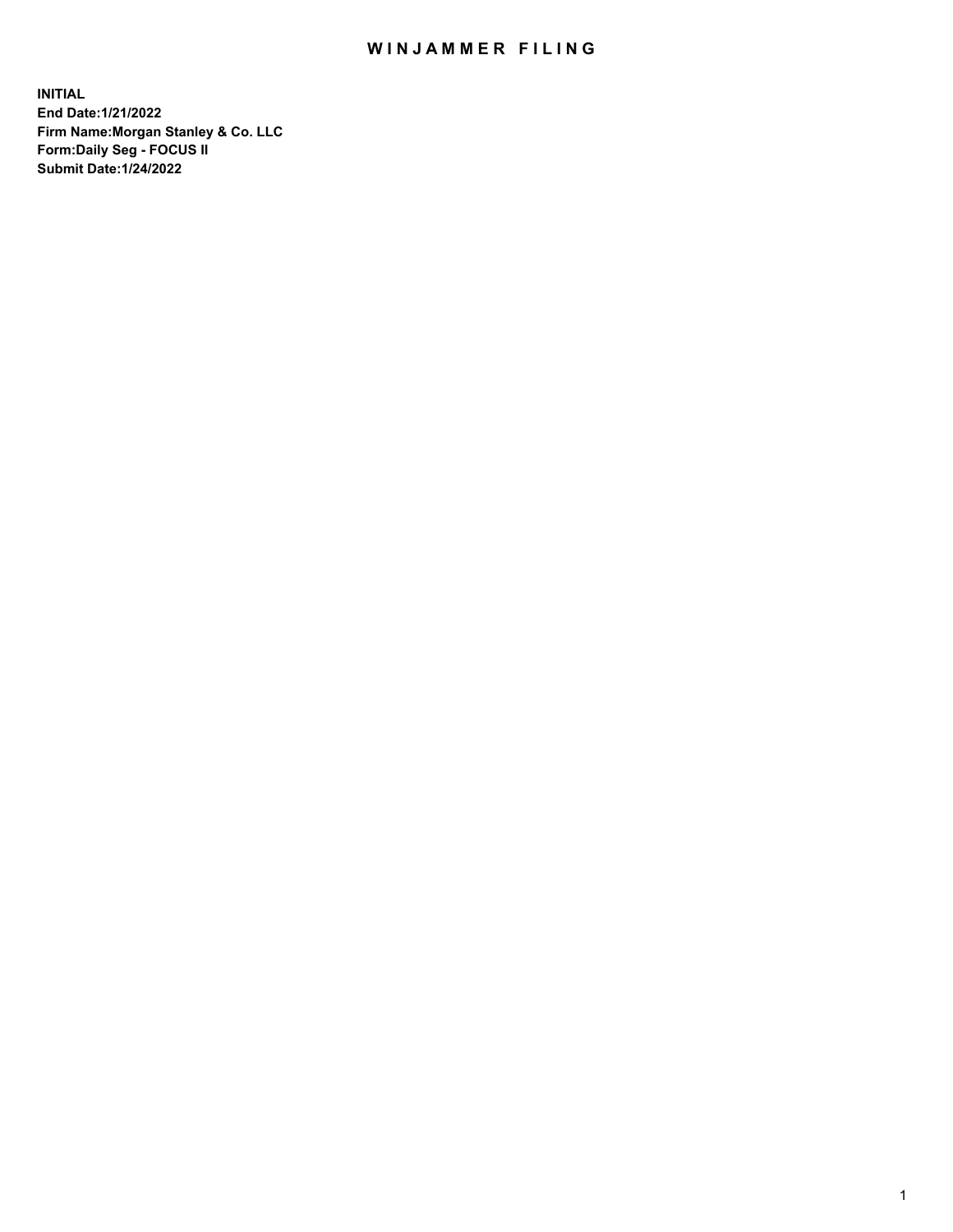**INITIAL End Date:1/21/2022 Firm Name:Morgan Stanley & Co. LLC Form:Daily Seg - FOCUS II Submit Date:1/24/2022 Daily Segregation - Cover Page**

| Name of Company                                                                                                                                                                                                                                                                                                                | Morgan Stanley & Co. LLC                               |
|--------------------------------------------------------------------------------------------------------------------------------------------------------------------------------------------------------------------------------------------------------------------------------------------------------------------------------|--------------------------------------------------------|
| <b>Contact Name</b>                                                                                                                                                                                                                                                                                                            | <b>Ikram Shah</b>                                      |
| <b>Contact Phone Number</b>                                                                                                                                                                                                                                                                                                    | 212-276-0963                                           |
| <b>Contact Email Address</b>                                                                                                                                                                                                                                                                                                   | Ikram.shah@morganstanley.com                           |
| FCM's Customer Segregated Funds Residual Interest Target (choose one):<br>a. Minimum dollar amount: ; or<br>b. Minimum percentage of customer segregated funds required:% ; or<br>c. Dollar amount range between: and; or<br>d. Percentage range of customer segregated funds required between:% and%.                         | 235,000,000<br><u>0</u><br>0 <sup>0</sup><br><u>00</u> |
| FCM's Customer Secured Amount Funds Residual Interest Target (choose one):<br>a. Minimum dollar amount: ; or<br>b. Minimum percentage of customer secured funds required:% ; or<br>c. Dollar amount range between: and; or<br>d. Percentage range of customer secured funds required between:% and%.                           | 140,000,000<br><u>0</u><br><u>00</u><br>00             |
| FCM's Cleared Swaps Customer Collateral Residual Interest Target (choose one):<br>a. Minimum dollar amount: ; or<br>b. Minimum percentage of cleared swaps customer collateral required:% ; or<br>c. Dollar amount range between: and; or<br>d. Percentage range of cleared swaps customer collateral required between:% and%. | 92,000,000<br><u>0</u><br><u>00</u><br>00              |

Attach supporting documents CH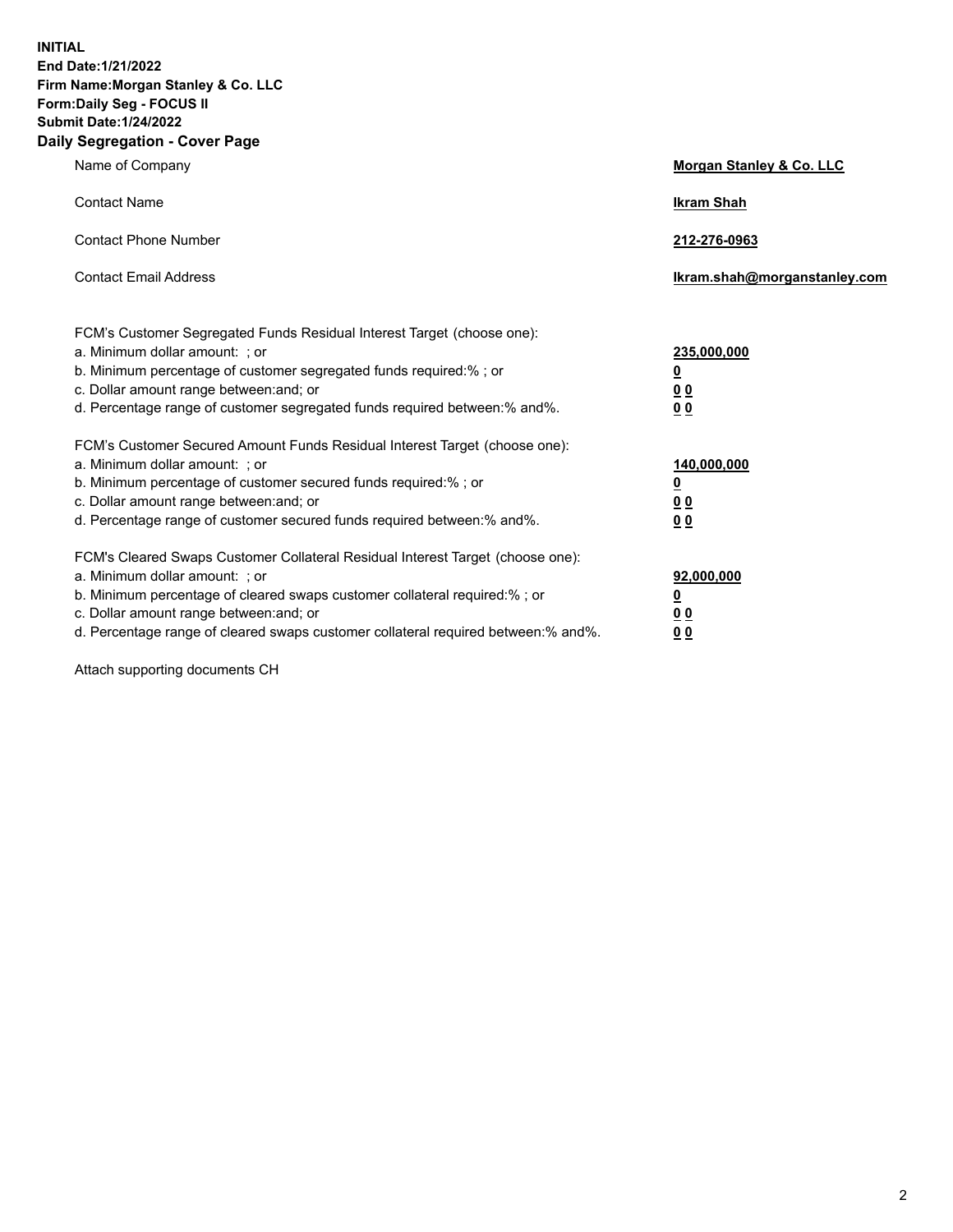## **INITIAL End Date:1/21/2022 Firm Name:Morgan Stanley & Co. LLC Form:Daily Seg - FOCUS II Submit Date:1/24/2022 Daily Segregation - Secured Amounts**

Foreign Futures and Foreign Options Secured Amounts Amount required to be set aside pursuant to law, rule or regulation of a foreign government or a rule of a self-regulatory organization authorized thereunder 1. Net ledger balance - Foreign Futures and Foreign Option Trading - All Customers A. Cash **4,850,394,757** [7315] B. Securities (at market) **1,933,963,827** [7317] 2. Net unrealized profit (loss) in open futures contracts traded on a foreign board of trade **845,295,681** [7325] 3. Exchange traded options a. Market value of open option contracts purchased on a foreign board of trade **32,700,450** [7335] b. Market value of open contracts granted (sold) on a foreign board of trade **-20,319,771** [7337] 4. Net equity (deficit) (add lines 1. 2. and 3.) **7,642,034,944** [7345] 5. Account liquidating to a deficit and account with a debit balances - gross amount **74,288,203** [7351] Less: amount offset by customer owned securities **-71,609,981** [7352] **2,678,222** 6. Amount required to be set aside as the secured amount - Net Liquidating Equity Method (add lines 4 and 5) 7. Greater of amount required to be set aside pursuant to foreign jurisdiction (above) or line 6. FUNDS DEPOSITED IN SEPARATE REGULATION 30.7 ACCOUNTS 1. Cash in banks A. Banks located in the United States **494,761,318** [7500] B. Other banks qualified under Regulation 30.7 **382,971,820** [7520] **877,733,138** 2. Securities A. In safekeeping with banks located in the United States **543,883,320** [7540] B. In safekeeping with other banks qualified under Regulation 30.7 **154,985,980** [7560] **698,869,300**

- 3. Equities with registered futures commission merchants
	-
	- B. Securities **0** [7590]
	- C. Unrealized gain (loss) on open futures contracts **1,667,498** [7600]
	- D. Value of long option contracts **0** [7610]
	- E. Value of short option contracts **0** [7615] **8,852,815** [7620]
- 4. Amounts held by clearing organizations of foreign boards of trade
	- A. Cash **0** [7640]
	- B. Securities **0** [7650]
	- C. Amount due to (from) clearing organization daily variation **0** [7660]
	- D. Value of long option contracts **0** [7670]
	- E. Value of short option contracts **0** [7675] **0** [7680]
- 5. Amounts held by members of foreign boards of trade
	-
	-
	- C. Unrealized gain (loss) on open futures contracts **843,628,183** [7720]
	- D. Value of long option contracts **32,700,450** [7730]
	-
- 6. Amounts with other depositories designated by a foreign board of trade **0** [7760]
- 7. Segregated funds on hand **0** [7765]
- 8. Total funds in separate section 30.7 accounts **7,858,481,699** [7770]
- 9. Excess (deficiency) Set Aside for Secured Amount (subtract line 7 Secured Statement Page 1 from Line 8)
- 10. Management Target Amount for Excess funds in separate section 30.7 accounts **140,000,000** [7780]
- 11. Excess (deficiency) funds in separate 30.7 accounts over (under) Management Target **73,768,533** [7785]

**0** [7305]

[7354] **7,644,713,166** [7355]

**7,644,713,166** [7360]

[7530]

[7570]

A. Cash **7,185,317** [7580]

 A. Cash **4,181,923,057** [7700] B. Securities **1,235,094,527** [7710] E. Value of short option contracts **-20,319,771** [7735] **6,273,026,446** [7740] **213,768,533** [7380]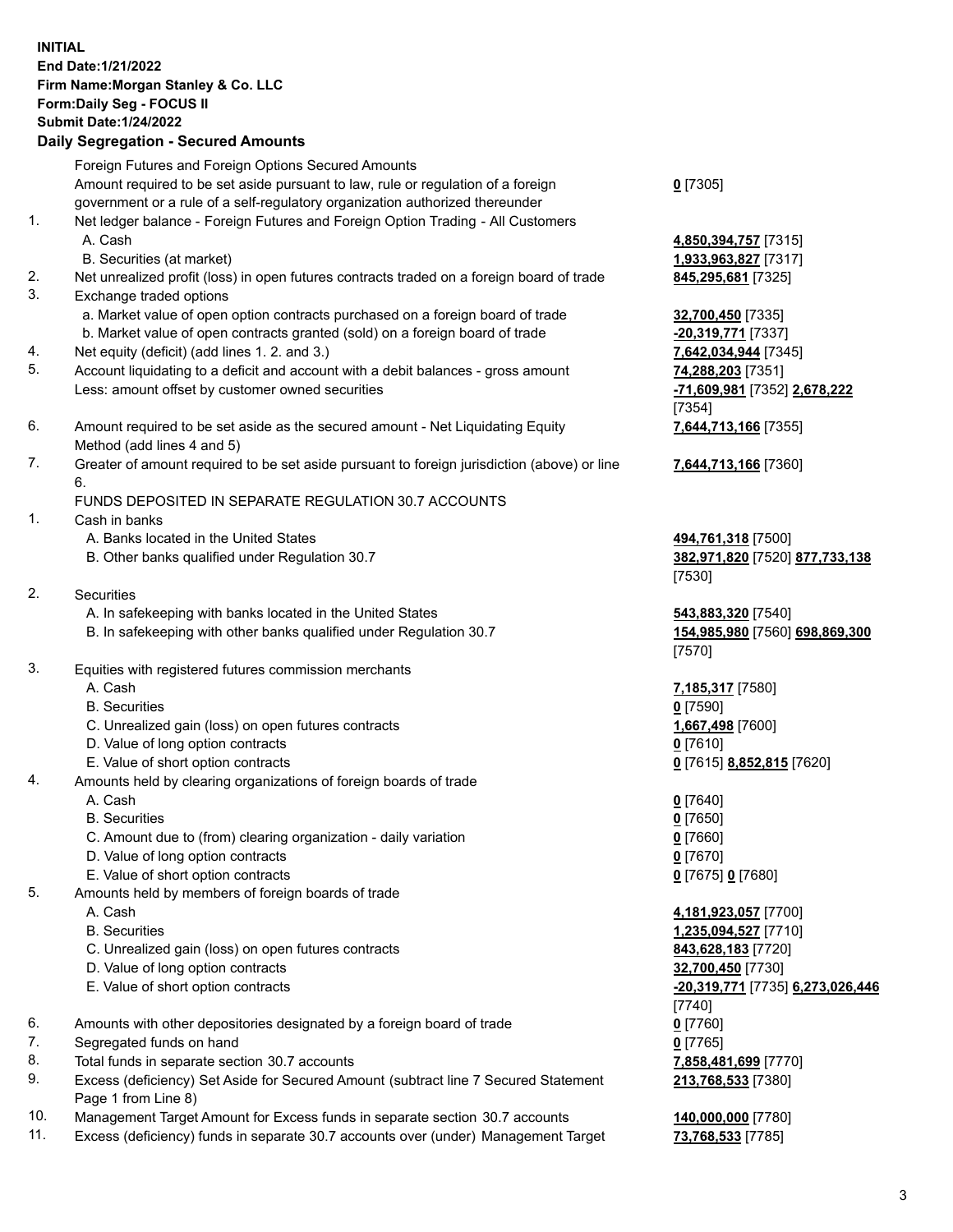**INITIAL End Date:1/21/2022 Firm Name:Morgan Stanley & Co. LLC Form:Daily Seg - FOCUS II Submit Date:1/24/2022 Daily Segregation - Segregation Statement** SEGREGATION REQUIREMENTS(Section 4d(2) of the CEAct) 1. Net ledger balance A. Cash **19,386,263,506** [7010] B. Securities (at market) **7,119,505,189** [7020] 2. Net unrealized profit (loss) in open futures contracts traded on a contract market **-2,426,854,506** [7030] 3. Exchange traded options A. Add market value of open option contracts purchased on a contract market **1,133,736,381** [7032] B. Deduct market value of open option contracts granted (sold) on a contract market **-688,643,944** [7033] 4. Net equity (deficit) (add lines 1, 2 and 3) **24,524,006,626** [7040] 5. Accounts liquidating to a deficit and accounts with debit balances - gross amount **705,585,779** [7045] Less: amount offset by customer securities **-698,132,742** [7047] **7,453,037** [7050] 6. Amount required to be segregated (add lines 4 and 5) **24,531,459,663** [7060] FUNDS IN SEGREGATED ACCOUNTS 7. Deposited in segregated funds bank accounts A. Cash **3,380,543,304** [7070] B. Securities representing investments of customers' funds (at market) **0** [7080] C. Securities held for particular customers or option customers in lieu of cash (at market) **1,710,243,836** [7090] 8. Margins on deposit with derivatives clearing organizations of contract markets A. Cash **14,496,321,035** [7100] B. Securities representing investments of customers' funds (at market) **0** [7110] C. Securities held for particular customers or option customers in lieu of cash (at market) **5,254,970,795** [7120] 9. Net settlement from (to) derivatives clearing organizations of contract markets **-527,788,130** [7130] 10. Exchange traded options A. Value of open long option contracts **1,133,736,381** [7132] B. Value of open short option contracts **-688,643,944** [7133] 11. Net equities with other FCMs A. Net liquidating equity **3,996,502** [7140] B. Securities representing investments of customers' funds (at market) **0** [7160] C. Securities held for particular customers or option customers in lieu of cash (at market) **0** [7170] 12. Segregated funds on hand **154,290,558** [7150] 13. Total amount in segregation (add lines 7 through 12) **24,917,670,337** [7180] 14. Excess (deficiency) funds in segregation (subtract line 6 from line 13) **386,210,674** [7190]

- 15. Management Target Amount for Excess funds in segregation **235,000,000** [7194]
- 16. Excess (deficiency) funds in segregation over (under) Management Target Amount Excess

**151,210,674** [7198]